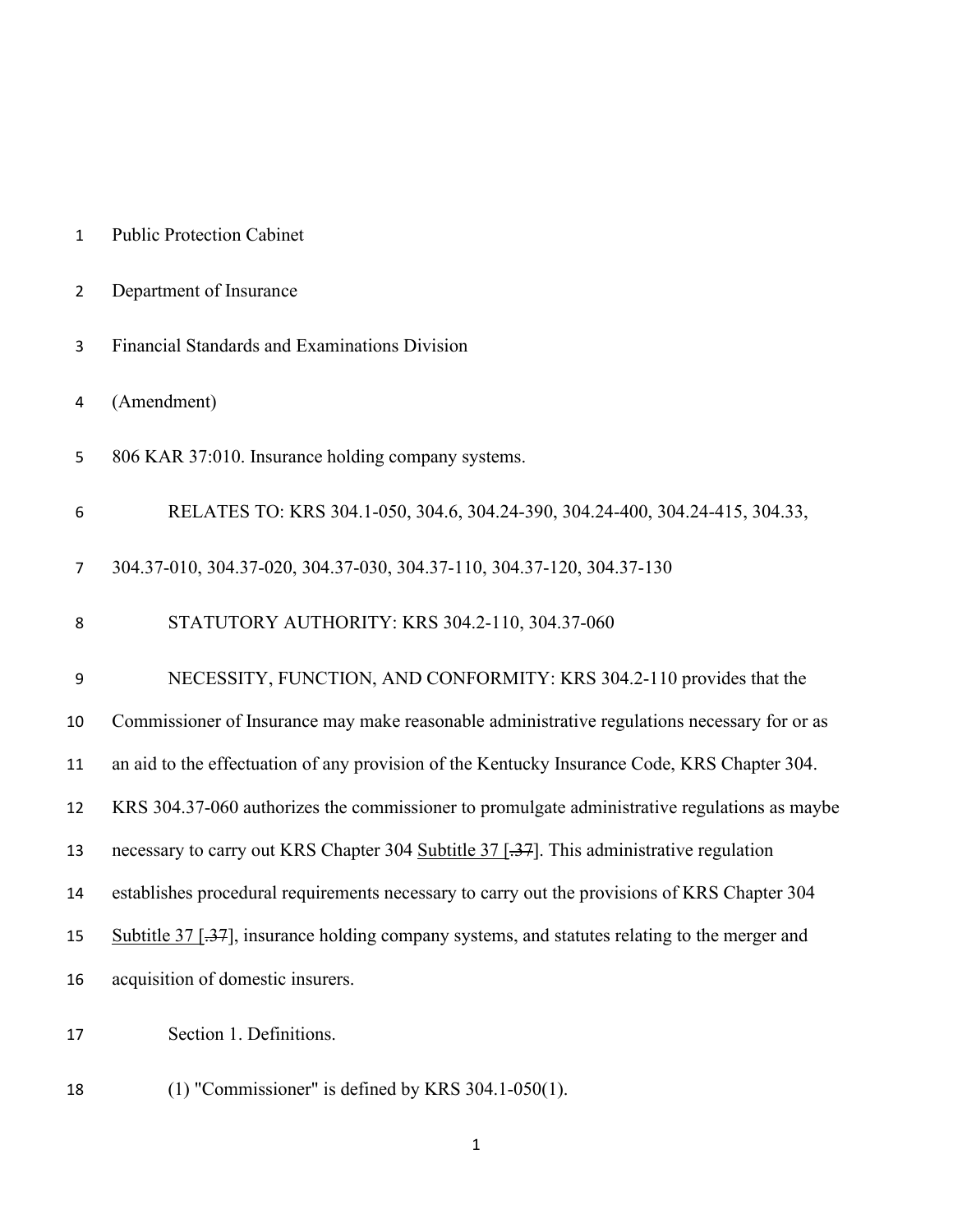(2) "Department" is defined by KRS 304.1-050(2).

(3) "Ultimate controlling person" means that person which is not controlled by any other person.

Section 2. Forms - General Requirements. (1)(a) Forms A, B, C, D, E, and F shall specify the information required to be provided in the preparation of the statements required by KRS 304.37-120, 304.37-020 and 304.37-030. In addition, Form A shall be used as to mergers and acquisitions of domestic insurers referred to in KRS 304.24-390. They are not intended to be blank forms which are to be filled in.

(b) Filed statements shall contain the numbers and captions of all items, but the text of 10 the items may be omitted if the answers are prepared in a manner that [as to] clearly indicates 11 [indicate clearly] the scope and coverage of the items.

 (c) All instructions, whether appearing under the items of the form or elsewhere, shall be omitted. Unless expressly provided otherwise, if any item is inapplicable or the answer is in the negative, a statement to that effect shall be made.

 (2)(a) Duplicate originals of each statement, including exhibits and all other papers and documents filed as a part of the statement, shall be filed with the commissioner by personal delivery or mail addressed to: Financial Standards and Examination Division, Kentucky Department of Insurance, P.O. Box 517, Frankfort, Kentucky 40602.

 (b) A copy of Form C shall be filed in each state in which an insurer may do business, if the insurance regulatory official of that state has notified the insurer of its request in writing, in which case the insurer has fifteen (15) days from receipt of the notice to file the form.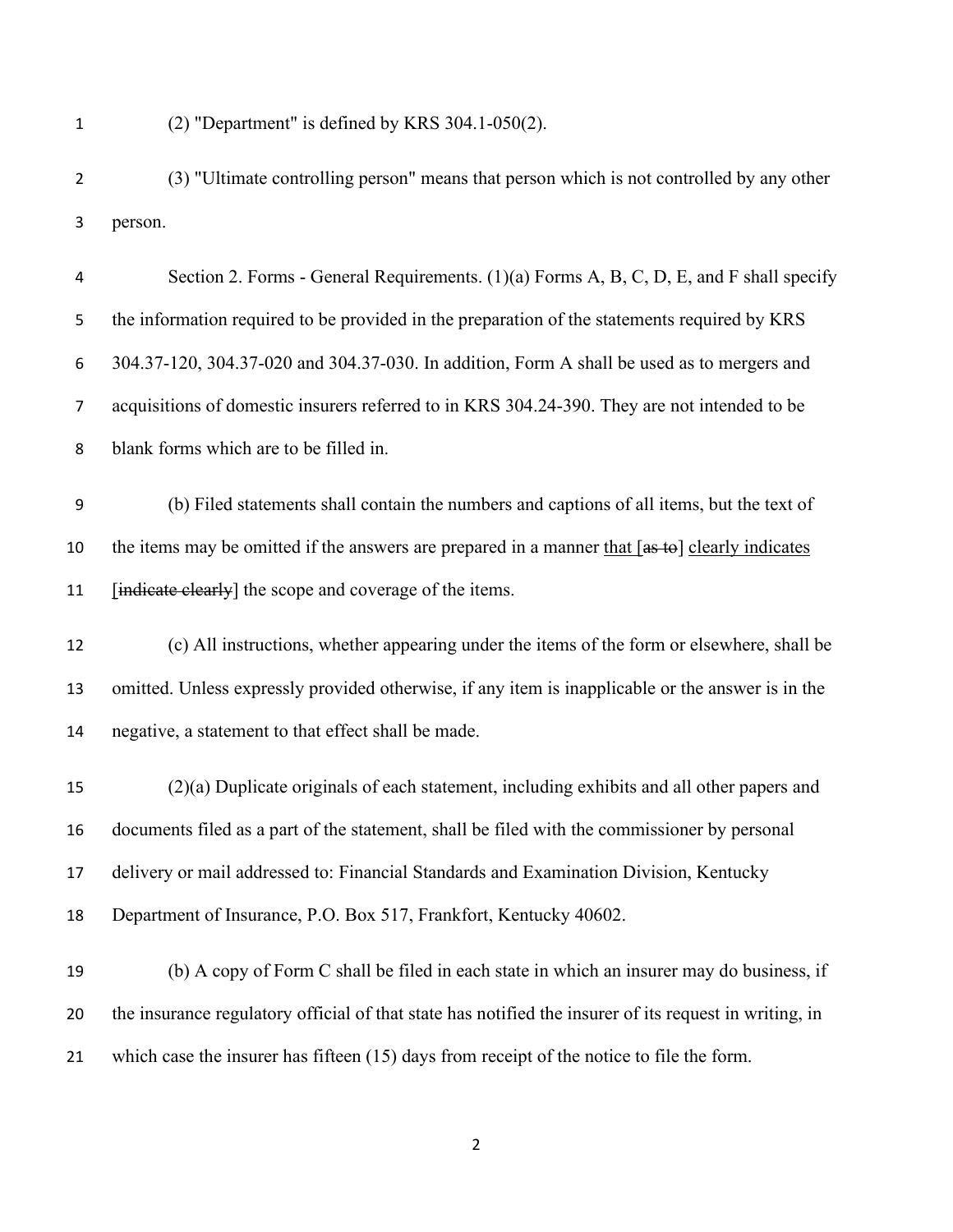(c) The duplicate original shall be [manually] signed in the manner prescribed on the form.

(d) Unsigned copies shall be conformed.

(e) If the signature of any person is affixed pursuant to a power of attorney or other similar authority, a copy of the power of attorney or other authority shall also be filed with the statement.

(3) If an applicant requests a hearing under KRS 304.37-120(4)(b), in addition to filing the Form A with the commissioner, the applicant shall file a copy of the Form A with the National Association of Insurance Commissioners in electronic form.

 (4) Statements shall be prepared electronically. All copies of any statements, financial statements, or exhibits shall be easily readable and suitable for review and reproduction. Debits in credit categories and credits in debit categories shall be designated so as to be clearly distinguishable on photocopies. Statements shall be in the English language and monetary values shall be stated in United States currency. If any exhibit or other paper or document filed with the statement is in a foreign language, it shall be accompanied by a translation into the English language and any monetary value shown in a foreign currency normally shall be converted into United States currency.

 Section 3. Forms - Incorporation by Reference, Summaries, and Omissions. (1)(a) Information required by any item on Forms A, B, D, E, or F may be incorporated by reference in answer or partial answer to any other item.

 (b) Information contained in any financial statement, annual report, proxy statement, statement filed with a governmental authority, or any other document may be incorporated by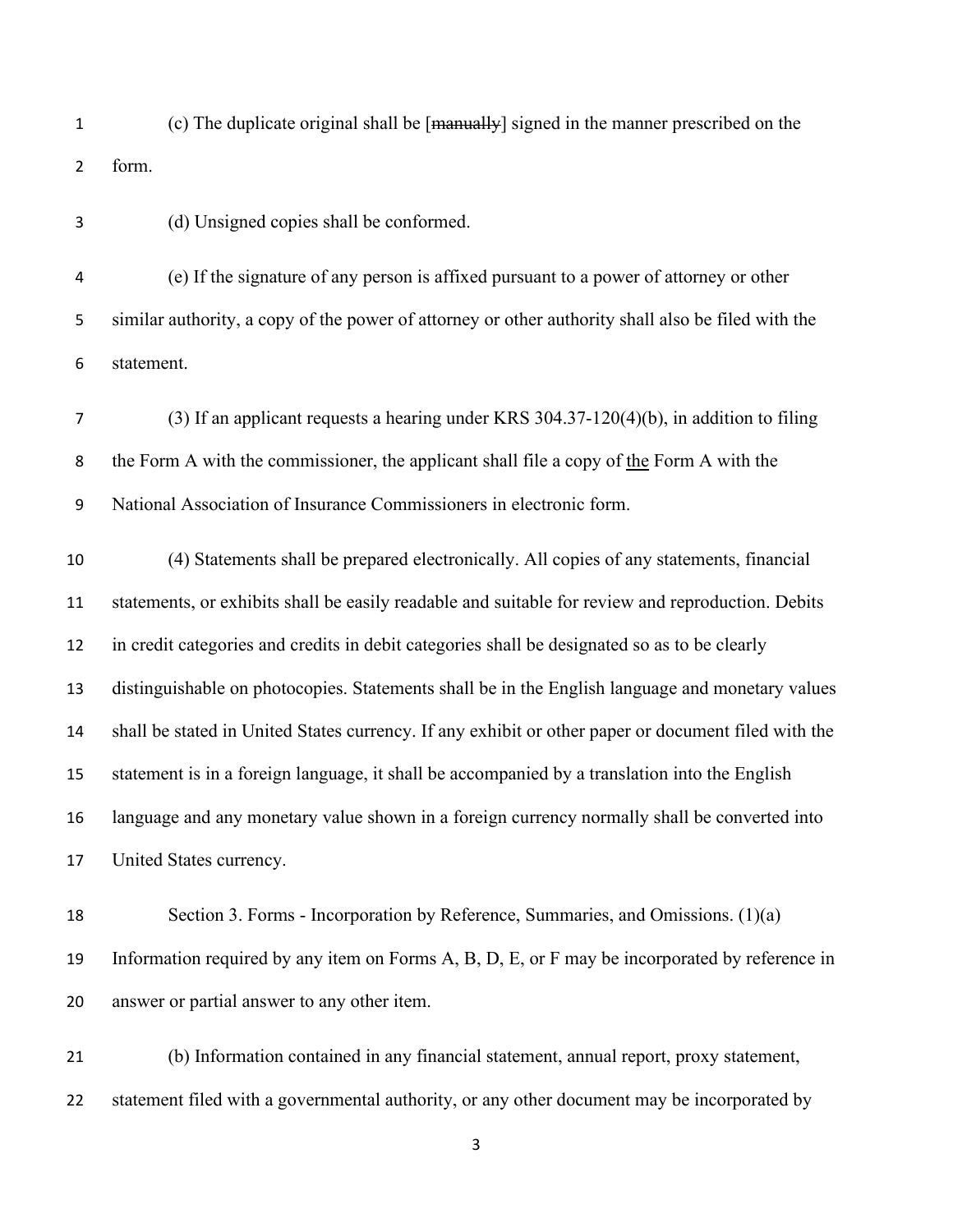reference in answer or partial answer to any item on Forms A, B, D, E, or F if the document or paper is filed as an exhibit to the statement. Excerpts of documents may be filed as exhibits if the documents are extensive.

(c) Documents currently on file with the commissioner which were filed within three (3) years of the current filing shall not be attached as exhibits. References to information contained in exhibits or in documents already on file shall clearly identify the material and shall specifically indicate that the material is to be incorporated by reference in an answer to the applicable item.

(d) Material shall not be incorporated by reference if the incorporation may render the statement incomplete, unclear, or confusing.

11  $(2)(a)$  If an item requires a summary or outline of the provisions of any document, only a brief statement shall be made as to the pertinent provisions of the document.

 (b) In addition to the statement, the summary or outline may incorporate by reference particular parts of any exhibit or document currently on file with the commissioner which was filed within three (3) years of the current filing and may be qualified in its entirety by the reference.

 (c) If two (2) or more documents required to be filed as exhibits are substantially identical in all material respects except as to the parties, the dates of execution, or other details, a copy of only one (1) of the documents shall be filed, with a schedule identifying the omitted documents and setting forth the material details in which the documents differ from the filed documents.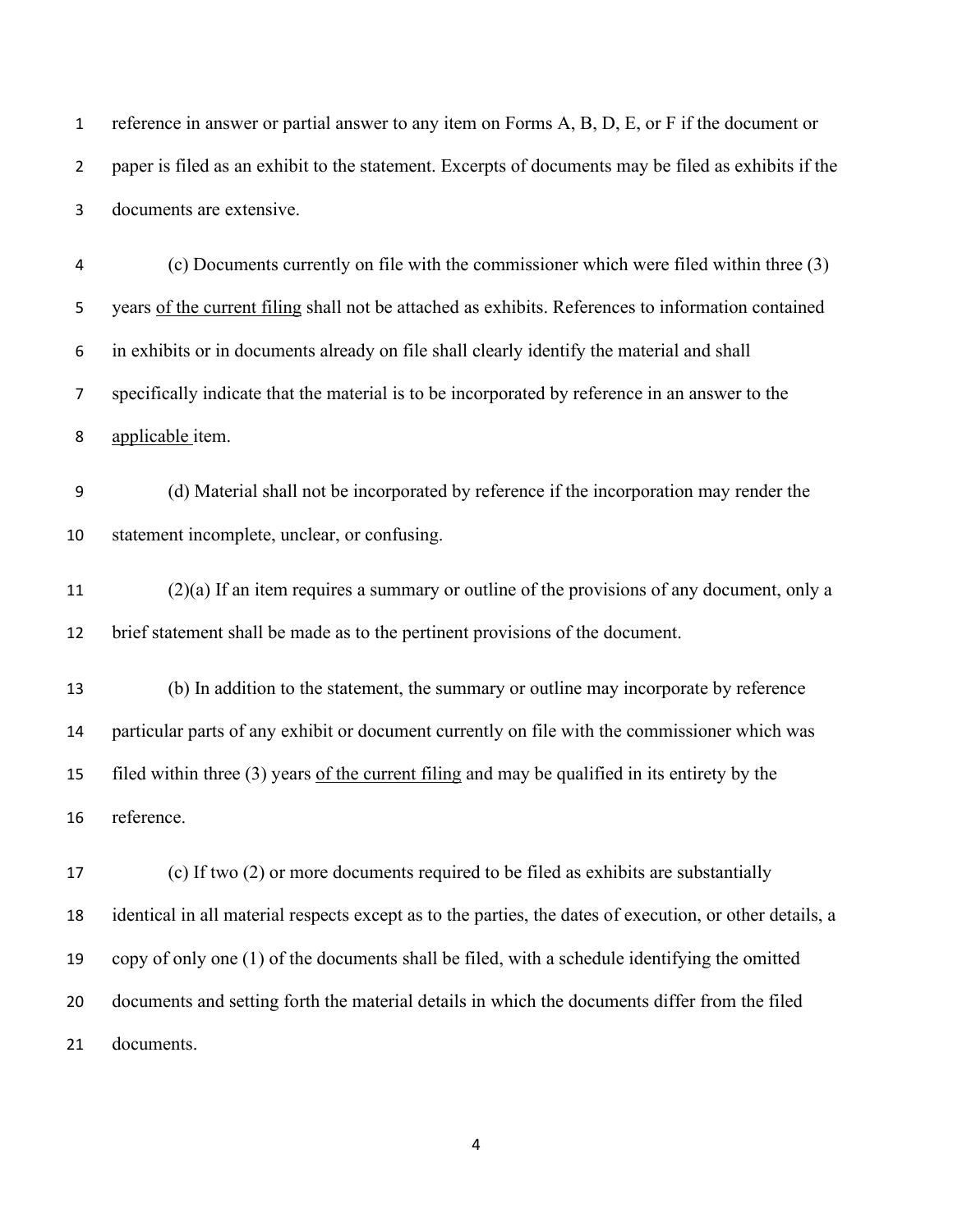| 1              | Section 4. Forms - Information Unknown or Unavailable and Extension of Time to                   |
|----------------|--------------------------------------------------------------------------------------------------|
| $\overline{2}$ | Furnish.                                                                                         |
| 3              | (1) If it is impractical to furnish any required information, document, or report when it is     |
| 4              | required to be filed, there shall be filed with the commissioner a separate document that:       |
| 5              | (a) Identifies the information, document, or report in question;                                 |
| 6              | (b) States why its filing [when required-] is impractical; and                                   |
| 7              | (c) Requests an extension of time for filing the information, document, or report to a           |
| 8              | specified date.                                                                                  |
| 9              | $(2)$ The request for extension shall be granted unless the commissioner, within sixty $(60)$    |
| 10             | days after receipt of the request, enters an order denying the request.                          |
| 11             | Section 5. Forms - Additional Information and Exhibits. (1) In addition to the information       |
| 12             | expressly required to be included in Forms A, B, C, D, E, and F, the commissioner may request    |
| 13             | further material information as may be necessary to make the information contained in the filing |
| 14             | not misleading, and which may include supplemental financial information, supporting contracts   |
| 15             | and agreements, and filings with other regulatory bodies.                                        |
| 16             | (2) The person filing may also file exhibits in addition to those expressly required by the      |
| 17             | statement. These exhibits shall clearly indicate the subject matters to which they refer.        |
| 18             | (3) Changes to Forms A, B, C, D, E, or F shall include, on the top of the cover page, the        |
| 19             | phrase: "Change No. (insert number) to" and shall indicate the date of the change and not the    |

date of the original filing.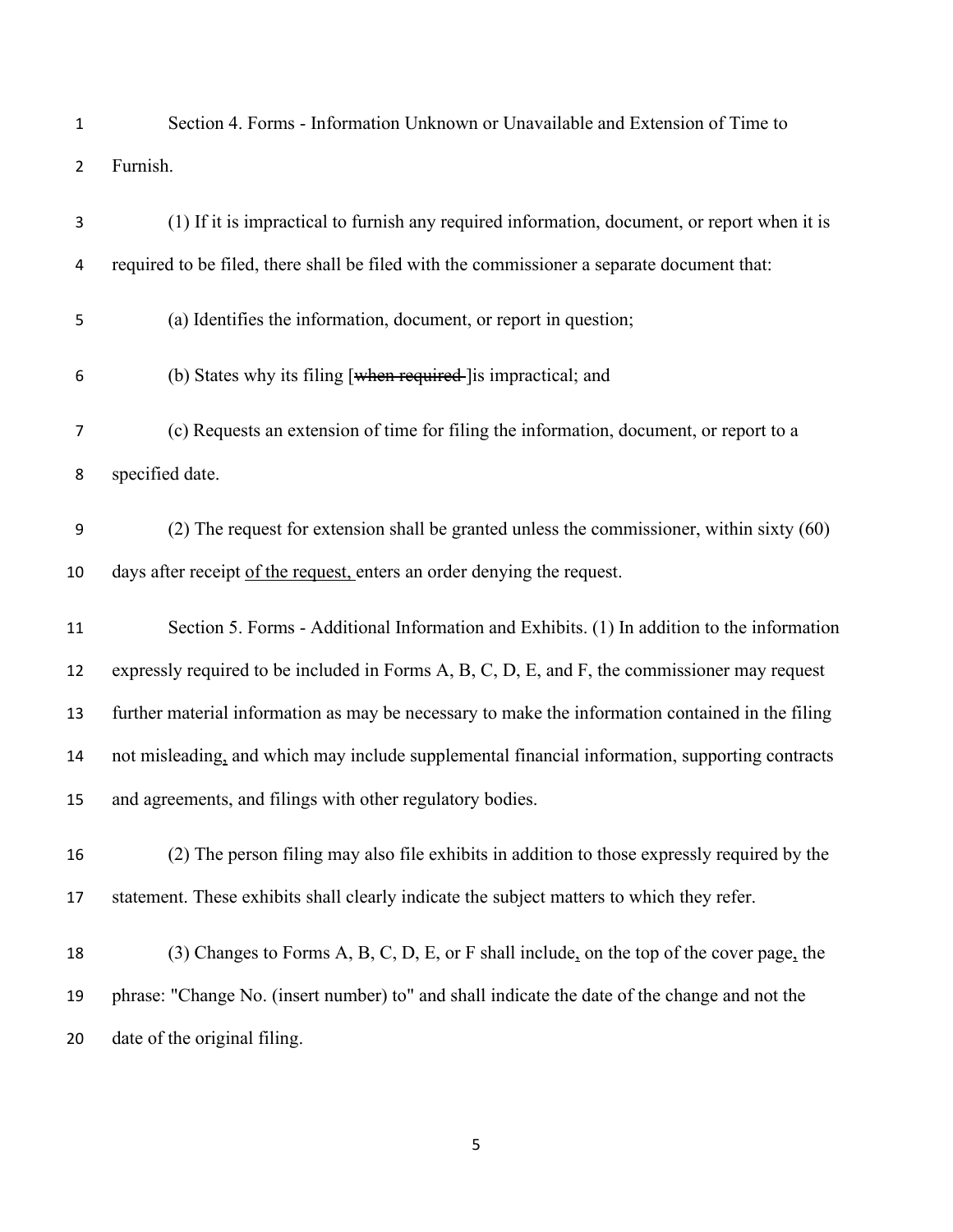| $\mathbf{1}$   | Section 6. Subsidiaries of Domestic Insurers. The authority to invest in subsidiaries under      |
|----------------|--------------------------------------------------------------------------------------------------|
| $\overline{2}$ | KRS 304.37-110 shall be in addition to any authority to invest in subsidiaries which may be      |
| 3              | contained in any other provision of the Insurance Code, KRS Chapter 304, and corresponding       |
| 4              | administrative regulations.                                                                      |
| 5              | Section 7. Acquisition of Control - Statement Filing. A person required to file a statement      |
| 6              | pursuant to KRS 304.24-390 or 304.37-120 shall furnish the required information on Form A,       |
| $\overline{7}$ | and on Form E, in accordance with Section 10 of this administrative regulation.                  |
| 8              | Section 8. Amendments to Form A. The applicant shall promptly advise the                         |
| 9              | commissioner of any changes in the information furnished on Form A arising subsequent to the     |
| 10             | date upon which the information was furnished, but prior to the commissioner's disposition of    |
| 11             | the application.                                                                                 |
| 12             | Section 9. Acquisition of Certain Insurers. (1) If the person being acquired is a "domestic      |
| 13             | insurer" solely because of the provisions of KRS 304.37-120(1)(a), the name of the domestic      |
| 14             | insurer on the cover page shall be indicated, in the following format, [as follows]: "ABC        |
| 15             | Insurance Company, a subsidiary of XYZ Holding Company".                                         |
| 16             | (2) If an insurer referred to in subsection (1) of this section is being acquired, references    |
| 17             | to "the insurer" contained in Form A shall refer to both the domestic subsidiary insurer and the |
| 18             | person being acquired.                                                                           |
| 19             | Section 10. Pre-Acquisition Notification. (1) If a domestic insurer, including any person        |
| 20             | controlling a domestic insurer, is proposing a merger or acquisition pursuant to KRS 304.37-120, |
| 21             | that person shall file a pre-acquisition notification form, Form E.                              |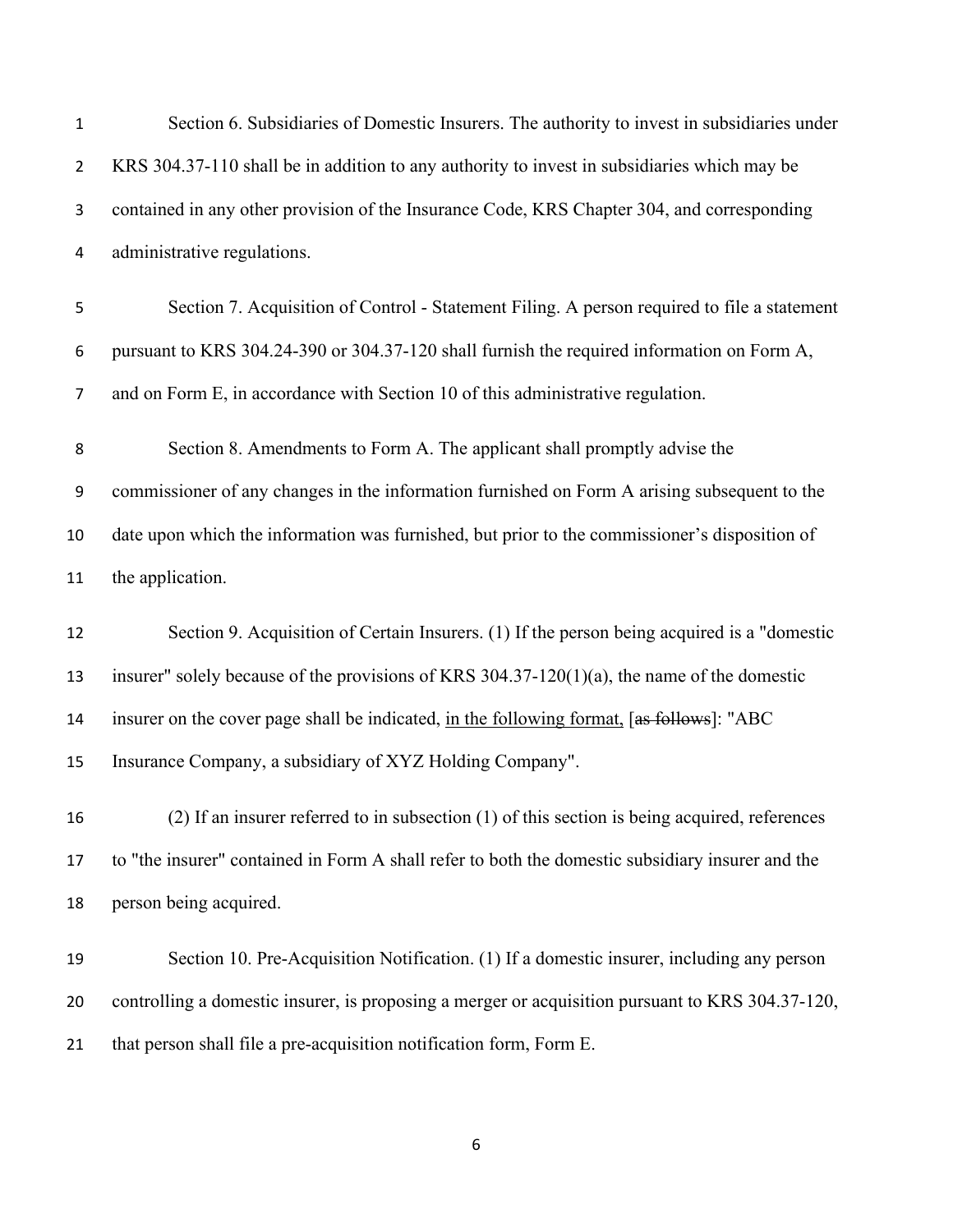| 1              | (2) If a non-domiciliary insurer licensed to do business in the Commonwealth is                      |
|----------------|------------------------------------------------------------------------------------------------------|
| $\overline{2}$ | proposing a merger or acquisition pursuant to KRS 304.37-130, that insurer shall file a pre-         |
| 3              | acquisition notification form, Form E. A pre-acquisition notification form shall not be filed if the |
| 4              | acquisition meets the requirements of KRS $304.37-130(2)(b)$ .                                       |
| 5              | (3) In addition to the information required by Form E, the commissioner may require an               |
| 6              | expert opinion as to the competitive impact of the proposed acquisition.                             |
| 7              | Section 11. Annual Registration of Insurers - Statement Filing. (1) An insurer required to           |
| 8              | file an annual registration statement pursuant to KRS 304.37-020 shall furnish the required          |
| 9              | information on Form B.                                                                               |
| 10             | $(2)$ a. An amendment to Form B shall be filed within fifteen $(15)$ days after the end of           |
| 11             | any month in which there is a material change to the information provided in the annual              |
| 12             | registration statement.                                                                              |
| 13             | Amendments shall be filed in the Form B format with only those items which are<br>b.                 |
| 14             | being amended reported. Each amendment shall include at the top of the cover page                    |
| 15             | "Amendment No. [insert number] to Form B for [insert year]" and shall indicate the date of the       |
| 16             | change and not the date of the original filings.                                                     |
| 17             | Section 12. Summary of Registration - Statement Filing. An insurer required to file an               |
| 18             | annual registration statement pursuant to KRS 304.37-020 shall also furnish information required     |
| 19             | on Form C. An insurer shall file a copy of Form C in each state in which the insurer is authorized   |
| 20             | to do business, if requested by the insurance regulatory official of that state.                     |
| 21             | Section 13. Alternative and Consolidated Registrations. (1) Any authorized insurer may               |
| 22             | file a registration statement on behalf of any affiliated insurer or insurers which are required to  |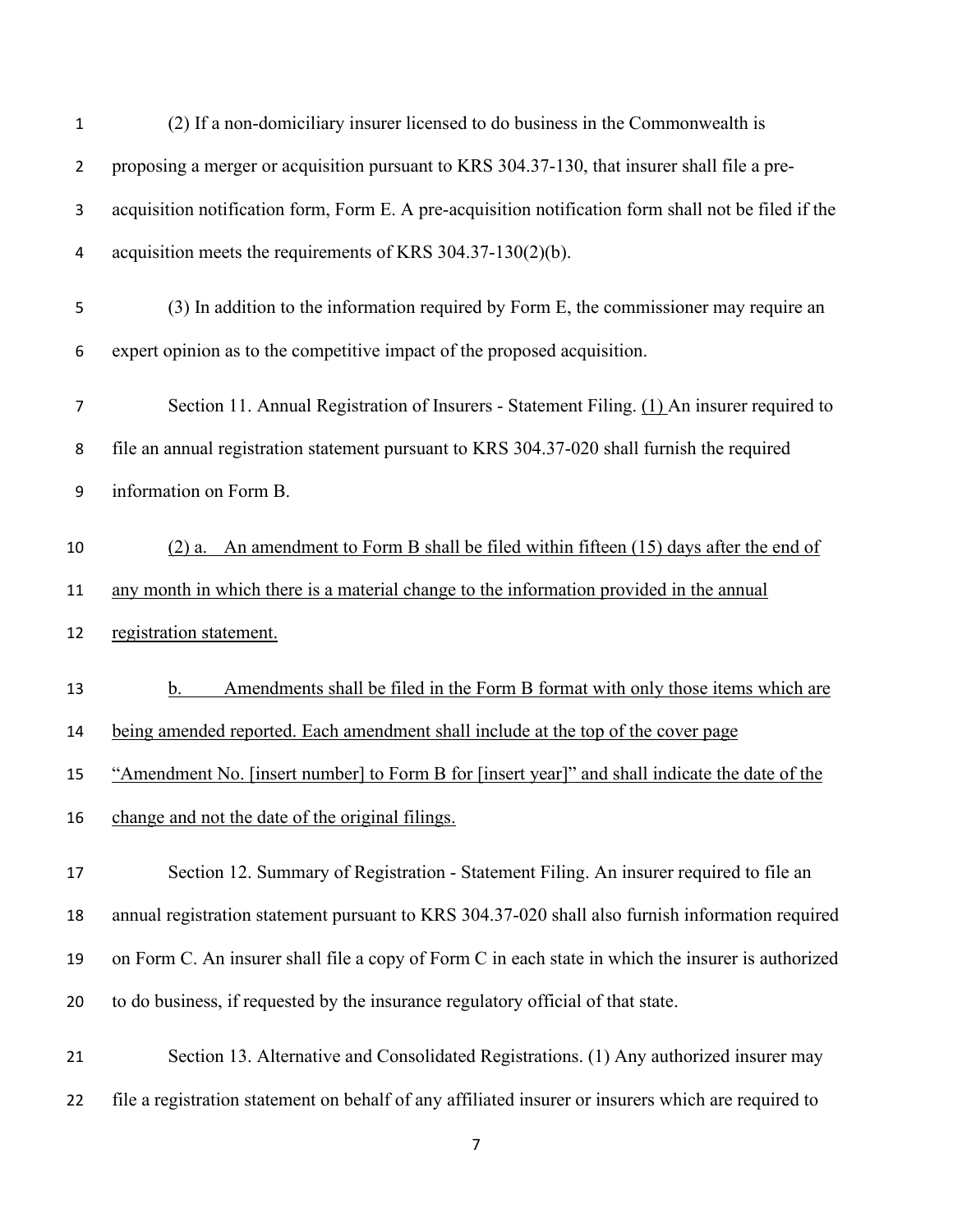| $\mathbf{1}$   | register under KRS 304.37-020. A registration statement may include information not required          |
|----------------|-------------------------------------------------------------------------------------------------------|
| $\overline{2}$ | by KRS Chapter 304 Subtitle 37[-37] regarding any insurer in the insurance holding company            |
| 3              | system even if the insurer is not authorized to do business in Kentucky. In lieu of filing a          |
| 4              | registration statement on Form B, the authorized insurer may file a copy of the registration          |
| 5              | statement or similar report which it is required to file in its state of domicile if:                 |
| 6              | (a) The statement or report contains substantially similar information required to be                 |
| 7              | furnished on Form B; and                                                                              |
| 8              | (b) The filing insurer is the principal insurance company in the insurance holding                    |
| 9              | company system.                                                                                       |
| 10             | $(2)$ [The question of whether the filing insurer shall be the principal insurance company            |
| 11             | in the insurance holding company system shall be a question of fact.] An insurer filing a             |
| 12             | registration statement or report in lieu of Form B on behalf of an affiliated insurer shall set forth |
| 13             | a brief statement of facts which substantiates the filing insurer's claim that it is the principal    |
| 14             | insurer in the insurance holding company system.                                                      |
| 15             | (3) With the prior approval of the commissioner, an unauthorized insurer may follow any               |
| 16             | of the procedures which may be done by an authorized insurer under subsection (1) of this             |
| 17             | section.                                                                                              |
| 18             | (4) Any insurer may take advantage of the provisions of KRS $304.37-020(9)$ or $(10)$                 |
| 19             | without obtaining the prior approval of the commissioner. However, the commissioner may               |
| 20             | require individual filings if consolidation renders the material incomplete, unclear, or confusing.   |
| 21             | Section 14. Disclaimers and Termination of Registration. (1) A disclaimer of affiliation              |
| 22             | or a request for termination of registration claiming that a person shall not, or will not, upon the  |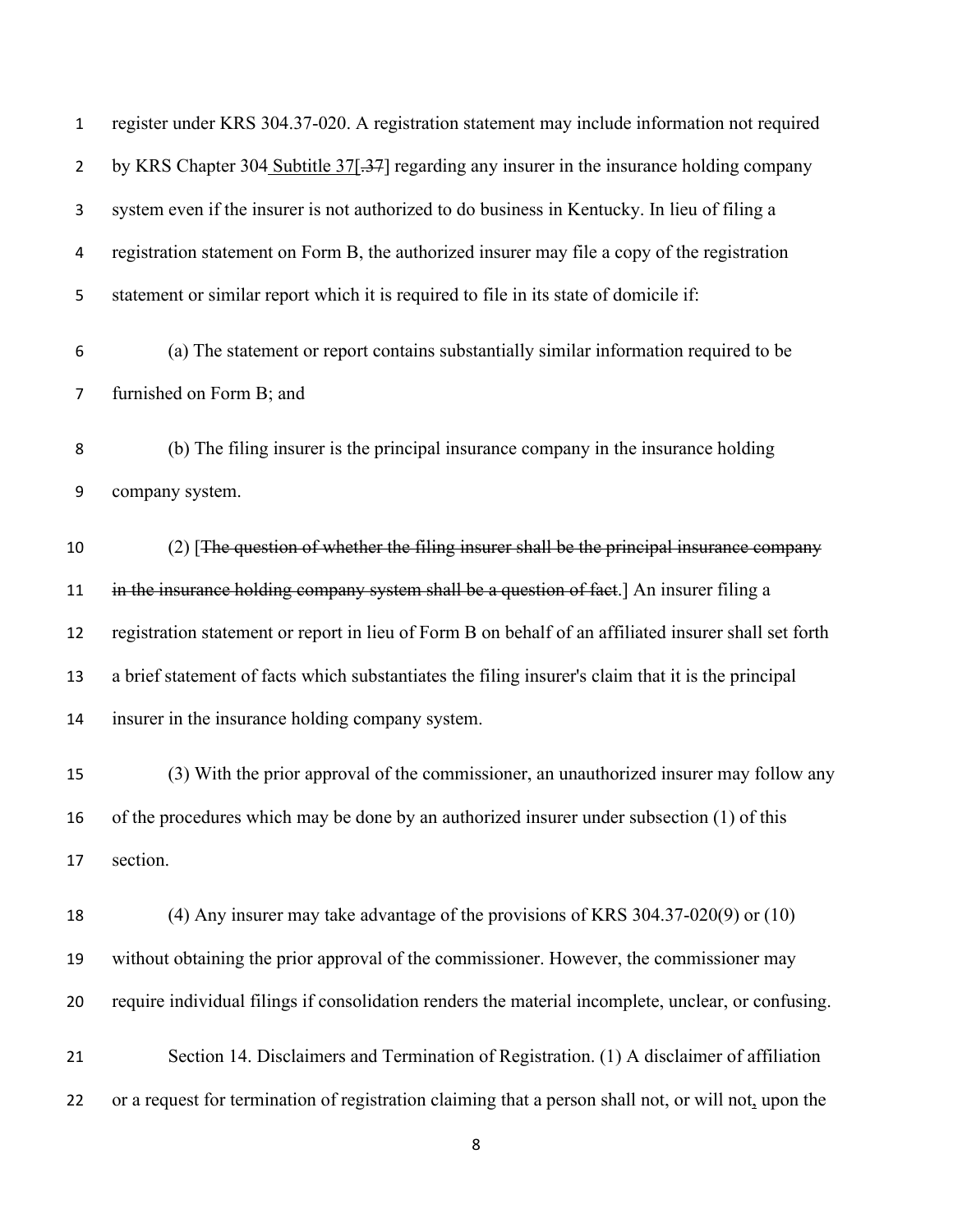taking of some proposed action, control another person, referred to as the subject, shall contain the following information:

(a) The number of authorized, issued, and outstanding voting securities of the subject; (b) With respect to the person whose control is denied and all affiliates of this person, the number and percentage of shares of the subject's voting securities which are held of record or known to be owned beneficially, and the number of these shares [concerning] in which there is a right to acquire, directly or indirectly; (c) All material relationships and bases for affiliation between the subject and the person whose control is denied and all affiliates of this person; and (d) A statement explaining why the person shall not be considered to control the subject. (2) A request for termination of registration shall be granted unless the commissioner, within thirty (30) days after he or she receives the request, notifies the registrant otherwise. Section 15. Transactions Subject to Prior Notice - Notice Filing. (1) An insurer required to give notice of a proposed transaction pursuant to KRS 304.37-030 shall furnish the required information on Form D. (2) Agreements for cost sharing services and management services shall, at a minimum and as applicable: (a) Identify the person providing services and the nature of the services;

 (c) Require timely settlement at least on a quarterly basis and in compliance with KRS 21 Chapter 304 Subtitle  $6 \overline{6}$ ;

(b) Set forth the methods to allocate costs;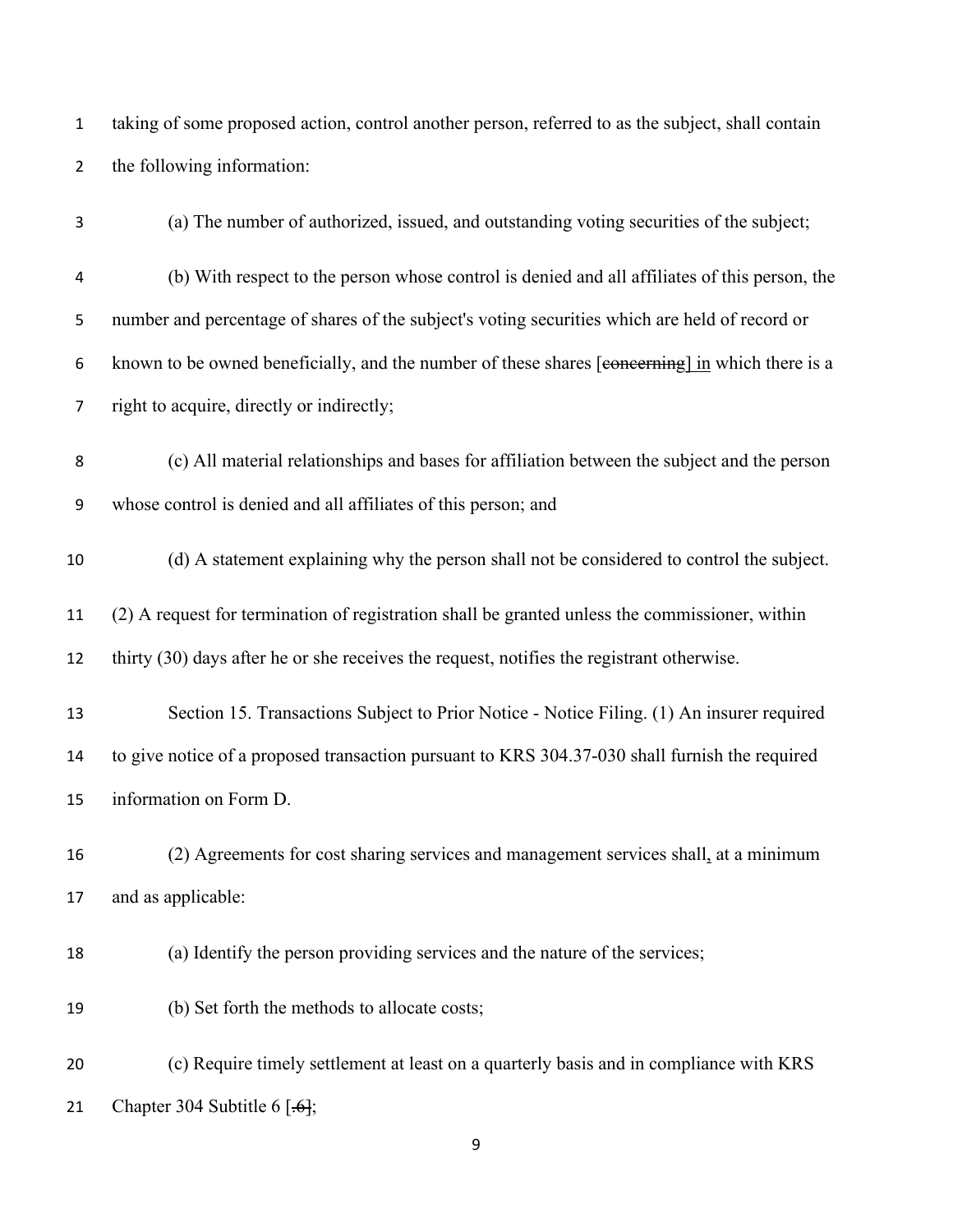- (d) Prohibit advancement of funds by the insurer to the affiliate except to pay for services defined in the agreement;
- (e) State that the insurer will maintain oversight for functions provided to the insurer by 4 the affiliate and that the insurer will monitor services annually for quality assurance;
- (f) Define books and records of the insurer to include all books and records developed or maintained under or related to the agreement;
- (g) Specify that all books and records of the insurer are and remain the property of the insurer and are subject to control of the insurer;
- (h) State that all funds and invested assets of the insurer are the exclusive property of the insurer, held for the benefit of the insurer, and are subject to the control of the insurer;
- (i) Include standards for termination of the agreement with and without cause;
- (j) Include provisions for indemnification of the insurer in the event of gross negligence or willful misconduct on the part of the affiliate providing the services;
- (k) Specify that, if the insurer is placed in receivership or seized by the commissioner 15 under KRS Chapter 304 Subtitle 33 [33]:
- 1. All of the rights of the insurer under the agreement extend to the receiver or commissioner; and
- 2. All books and records will immediately be made available to the receiver or the commissioner, and shall be turned over to the receiver or commissioner immediately upon the receiver or the commissioner's request;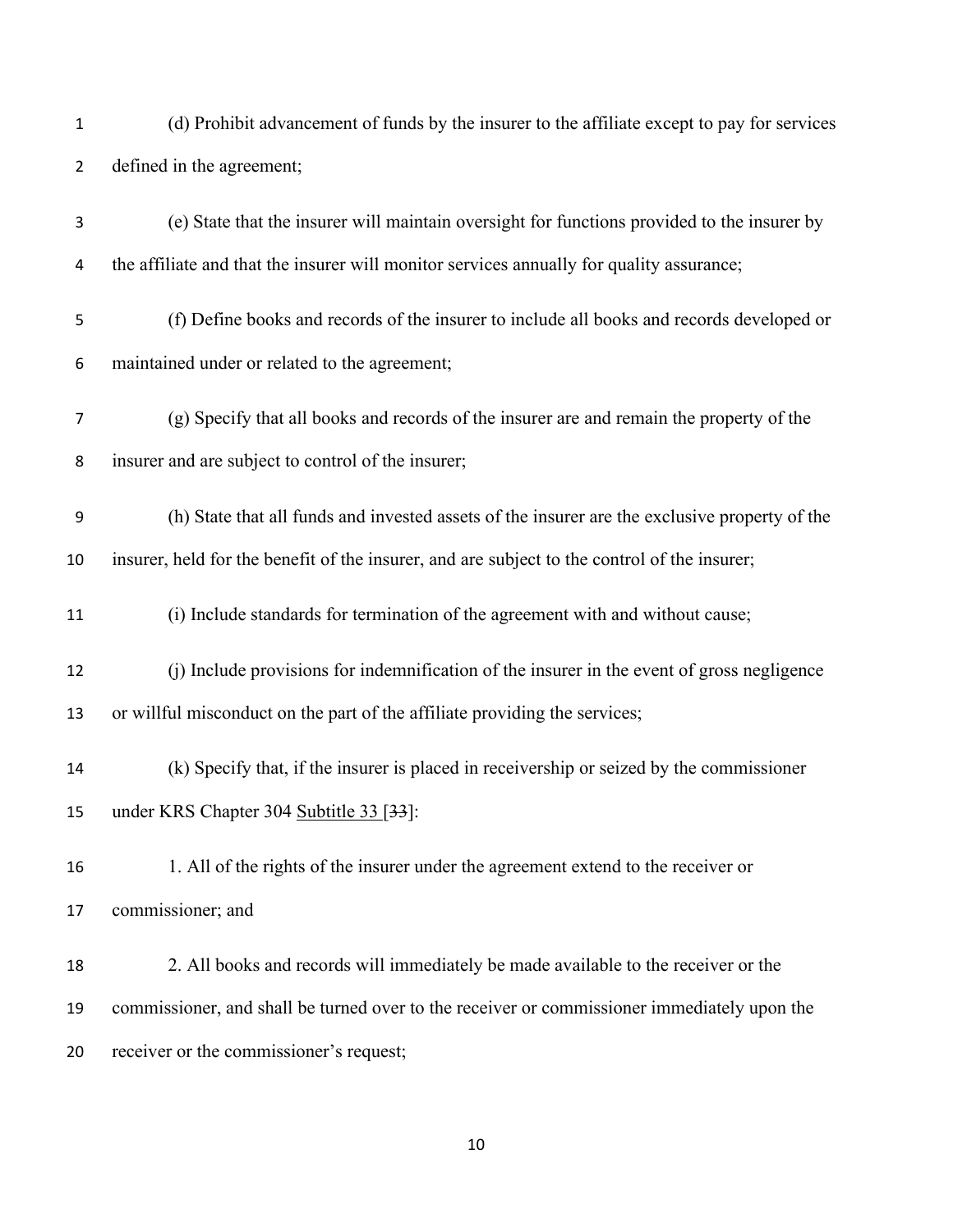| $\mathbf 1$    | (1) Specify that the affiliate has no automatic right to terminate the agreement if the                |
|----------------|--------------------------------------------------------------------------------------------------------|
| $\overline{2}$ | insurer is placed in receivership pursuant to KRS Chapter 304 Subtitle 33 [.33]; and                   |
| 3              | (m) Specify that the affiliate will continue to maintain any systems, programs, or other               |
| 4              | infrastructure notwithstanding a seizure by the commissioner under KRS Chapter 304 Subtitle 33         |
| 5              | [.33], and will make these available to the receiver for as long as the affiliate continues to receive |
| 6              | timely payment for services rendered.                                                                  |
| $\overline{7}$ | Section 16. Enterprise Risk Report. The ultimate controlling person of an insurer required             |
| 8              | to file an enterprise risk report pursuant to KRS $304.37-020(13)$ shall furnish the required          |
| 9              | information on Form F.                                                                                 |
| 10             | Section 17. Extraordinary Dividends and Other Distributions. (1) Requests for approval                 |
| 11             | of extraordinary dividends or any other extraordinary distribution to shareholders shall include       |
| 12             | the following:                                                                                         |
| 13             | (a) The amount of the proposed dividend;                                                               |
| 14             | (b) The date established for payment of the dividend;                                                  |
| 15             | (c) A statement as to whether the dividend is to be in cash or other property and, if in               |
| 16             | property, a description of the property, its cost, and its fair market value together with an          |
| 17             | explanation of the basis for valuation;                                                                |
| 18             | (d) A copy of the calculations determining that the proposed dividend is extraordinary,                |
| 19             | which shall include the following information:                                                         |
| 20             | 1. The amounts, dates, and form of payment of all dividends or distributions, including                |
| 21             | regular dividends but excluding distributions of the insurer's own securities, paid within the         |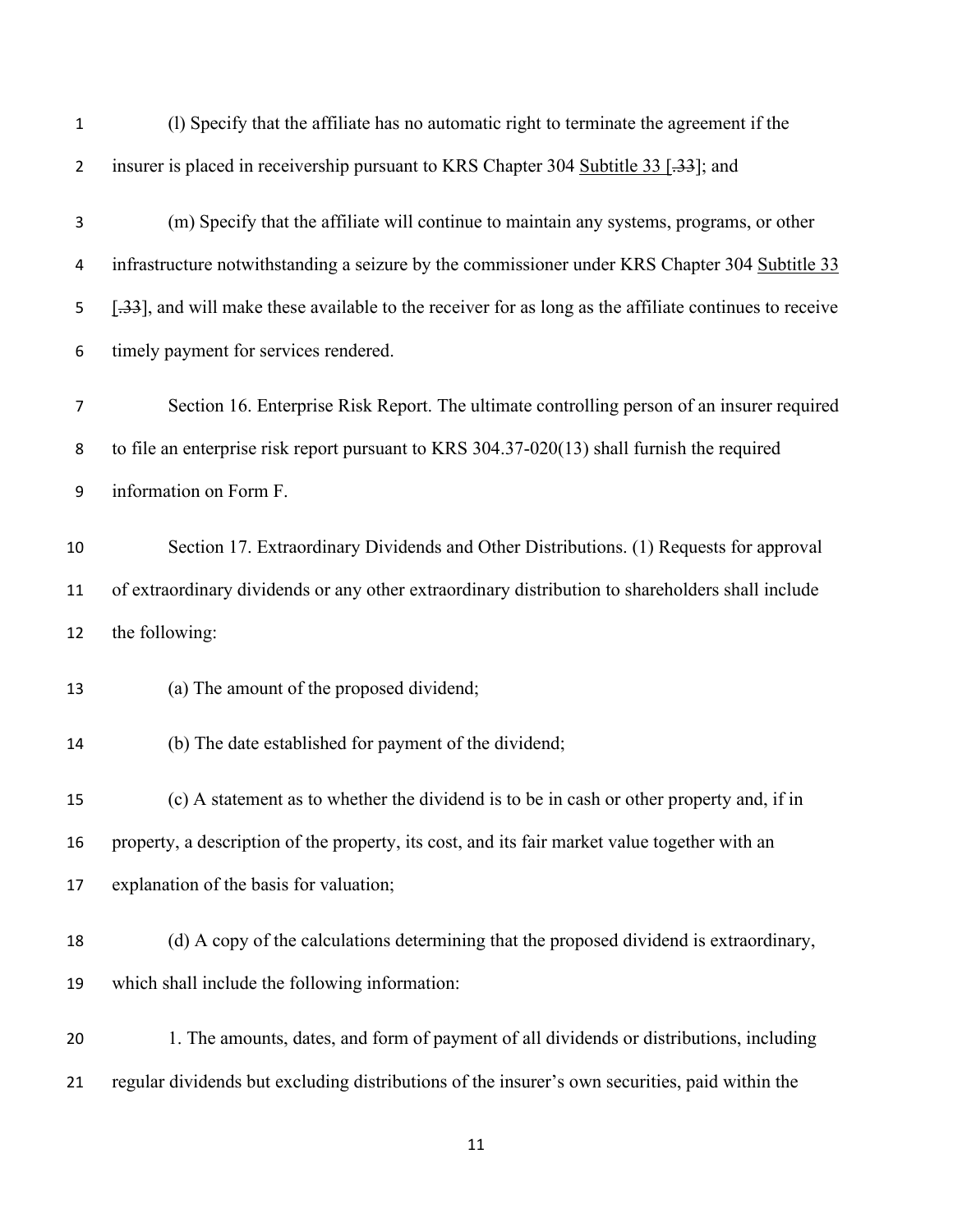| $\mathbf{1}$   | period of twelve (12) consecutive months ending on the date fixed for payment of the proposed   |
|----------------|-------------------------------------------------------------------------------------------------|
| $\overline{2}$ | dividend for which approval is sought and commencing on the day after the same day of the       |
| 3              | same month in the last preceding year.                                                          |
| 4              | 2. Surplus as regards to policyholders, total capital and surplus, as of the 31st day of        |
| 5              | December next preceding;                                                                        |
| 6              | 3. If the insurer is a life insurer, the net gain from operations for the twelve (12) month     |
| 7              | period ending the 31st day of December next preceding;                                          |
| 8              | 4. If the insurer is not a life insurer, the net income less realized capital gains for the     |
| 9              | twelve (12) month period ending the 31st day of December next preceding and the two (2)         |
| 10             | preceding twelve (12) month periods; and                                                        |
| 11             | 5. If the insurer is not a life insurer, the dividends paid to stockholders excluding           |
| 12             | distributions of the insurer's own securities in the preceding two (2) calendar years.          |
| 13             | (e) A balance sheet and statement of income for the period intervening from the last            |
| 14             | annual statement filed with the commissioner and the end of the month preceding the month in    |
| 15             | which the request for dividend approval is submitted; and                                       |
| 16             | (f) A brief statement as to the effect of the proposed dividend upon the insurer's surplus      |
| 17             | and the reasonableness of surplus in relation to the insurer's outstanding liabilities and the  |
| 18             | adequacy of surplus relative to the insurer's financial needs.                                  |
| 19             | $(2)$ Subject to KRS 304.37-030 $(2)$ , each registered insurer shall report to the             |
| 20             | commissioner all dividends and other distributions to shareholders within fifteen (15) business |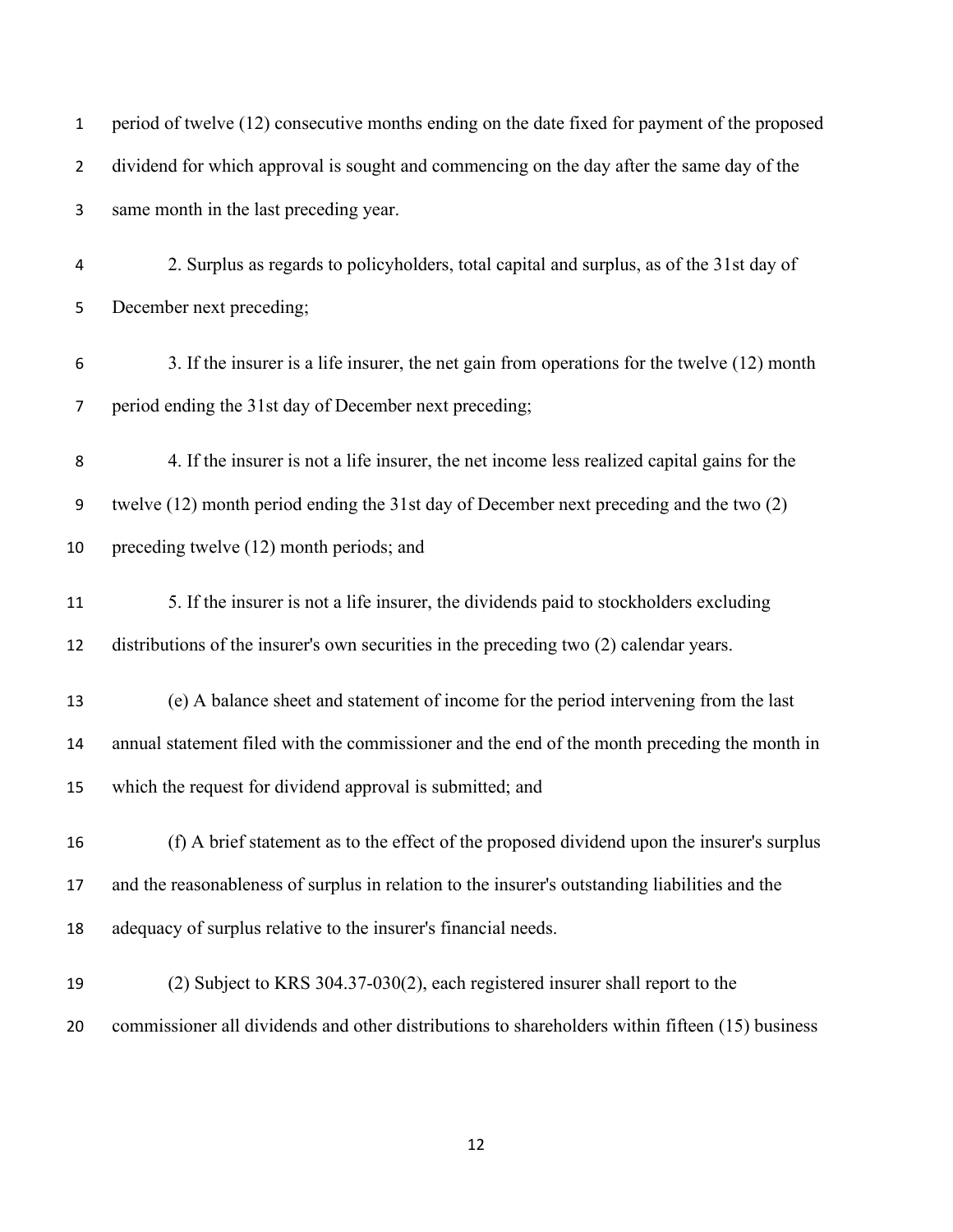1 days following the declaration, including the same information required by subsection  $(1)(d)$  of this section.

 Section 18. Adequacy of Surplus. (1) In determining the adequacy and reasonableness of an insurer's surplus pursuant to KRS 304.37-030(4), no single factor shall be controlling. The commissioner shall consider the net effect of all of these factors plus other factors bearing on the financial condition of the insurer. (2) In comparing the surplus maintained by other insurers, the Commissioner shall consider the extent to which each of these factors varies from insurer to insurer, and in determining the quality and liquidity of investments in subsidiaries, the Commissioner shall consider the individual subsidiary and may discount or disallow its valuation to the extent that the individual investments so warrant. 12 Section 19. Incorporated by Reference. (1) The following material is incorporated by reference: (a) "Form A Statement Regarding the Acquisition of Control of or Merger With a Domestic Insurer," October 2014;

 (b) "Form B Insurance Holding Company System Annual Registration Statement," August 2014;

(c) "Form C Summary of Changes to Registration Statement," August 2014;

(d) "Form D Prior Notice of a Transaction," August 2014;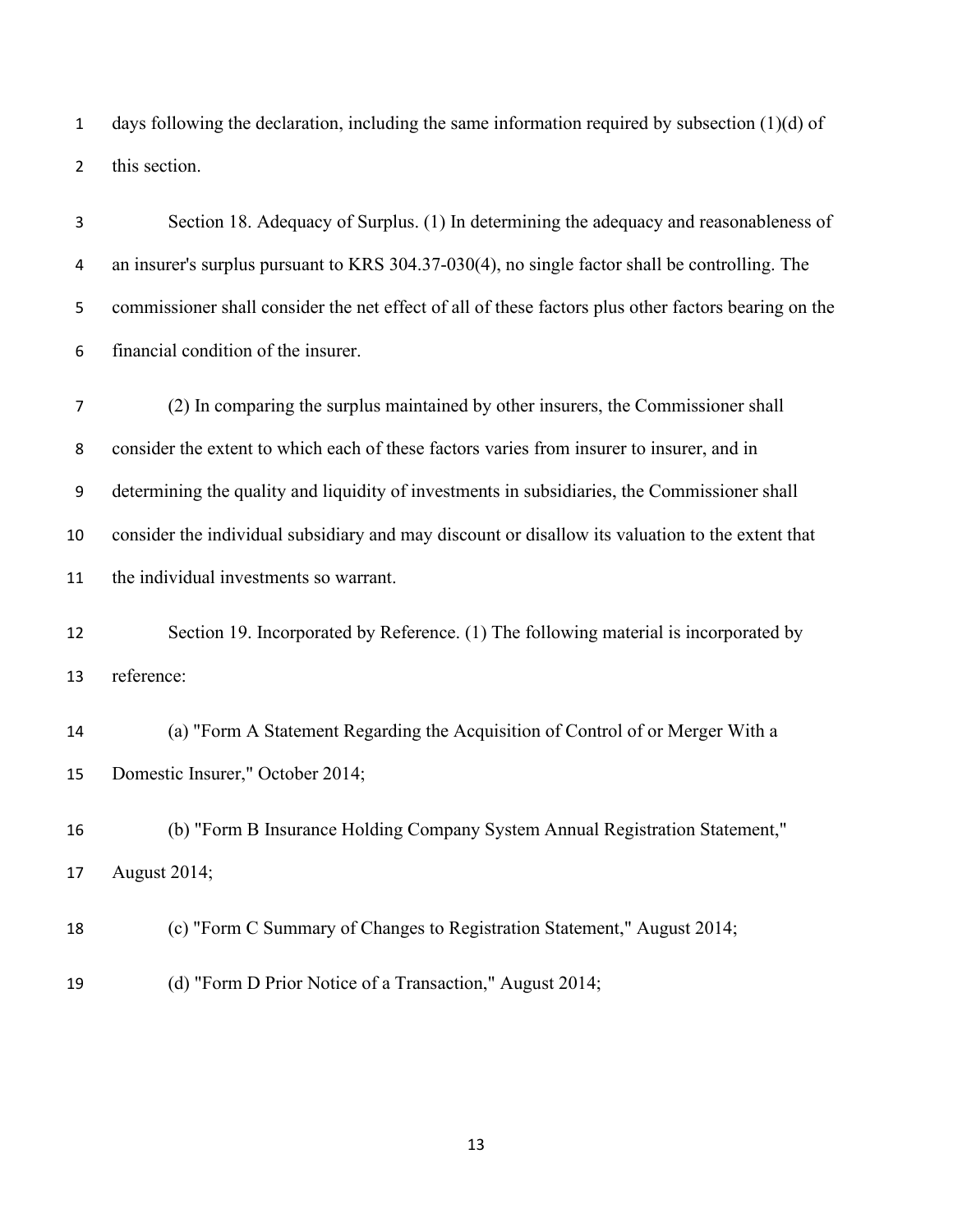| $\mathbf{1}$   | (e) "Form E Pre-Acquisition Notification Form Regarding the Potential Competitive           |
|----------------|---------------------------------------------------------------------------------------------|
| $\overline{2}$ | Impact of a Proposed Merger or Acquisition by a Non-Domiciliary Insurer Doing Business in   |
| 3              | this State or by a Domestic Insurer," August 2014; and                                      |
| 4              | (f) "Form F Enterprise Risk Report," August 2014.                                           |
| 5              | (2) This material may be inspected, copied, or obtained, subject to applicable copyright    |
| 6              | law, at the Kentucky Department of Insurance, The Mayo-Underwood Building, 500 Mero         |
| $\overline{7}$ | Street, [215 West Main Street], Frankfort, Kentucky 40601, Monday through Friday, 8 a.m. to |
| 8              | 4:30 p.m. Forms may also be obtained on the Department of Insurance Internet Web site,      |
| 9              | https://insurance.ky.gov/ppc/CHAPTER.aspx [http://insurance.ky.gov].                        |